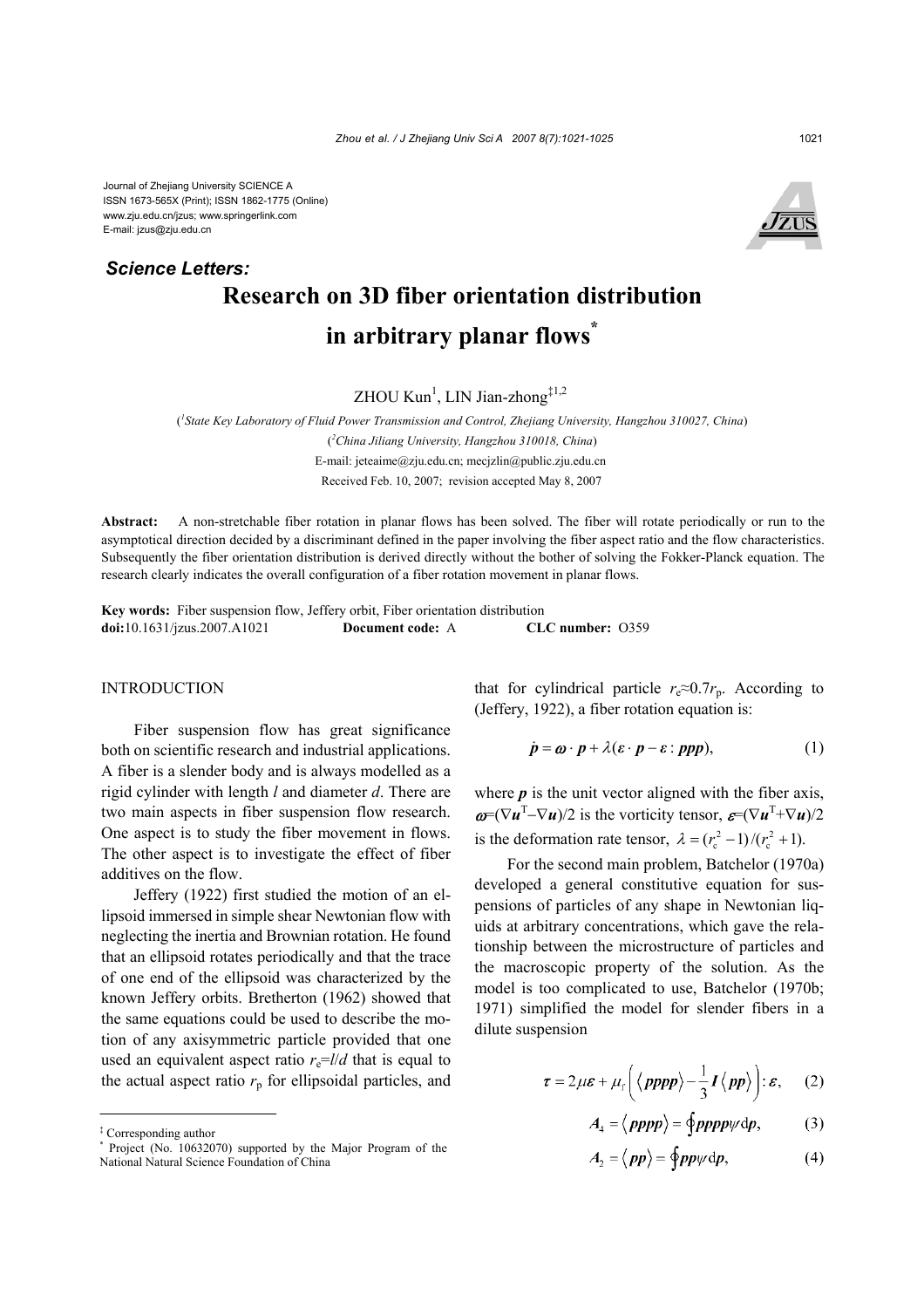where,  $\tau$  is the deviatoric stress of suspension flow,  $\mu$ is the Newtonian fluid viscosity,  $\mu_f$  is the apparent viscosity brought by fiber suspension,  $\psi$  is the orientation distribution function.

The orientation distribution function  $\psi$  in the Lagrangian representation satisfies the Fokker-Planck equation

$$
\frac{\partial \psi}{\partial t} + \nabla_p \cdot (\psi \dot{\mathbf{p}}) = 0, \tag{5}
$$

which means that the distribution function is conservative in the fiber orientation probability space, with the gradient  $\nabla_p$  being computed over the fiber configuration space.

Recently, some researchers (Lin *et al*., 2002; Zhang and Lin, 2003; Zhang *et al*., 2005; Zhou and Lin, 2005) developed a series of research of 2D fiber suspension under different flow conditions. In the paper 3D fiber orientation distribution has been investigated, which is a much better approximation of the practice. The analytical solution of the fiber evolution Eq.(1) in planar flows is presented. Double Lagrange representation method (Szeri and Leal, 1992) and the foregoing analytical solution were used to obtain the 3D fiber orientation distribution. The periodicity, asymptotical direction, etc. were studied thoroughly.

## FIBER ROTATION ORBIT

In planar flows, we denote  $\partial u / \partial y = \dot{y}$ , and  $\frac{\partial v}{\partial x} = k\dot{\gamma}$ ,  $\frac{\partial u}{\partial x} = j\dot{\gamma}$ ,  $\frac{\partial v}{\partial y} = -j\dot{\gamma}$ , in which the incompressible condition has been taken into account. Since the fiber is not stretchable, it is convenient to depict fiber orientation in the spherical coordinates  $p_x = \sin \theta \cos \phi$ ,  $p_y = \sin \theta \sin \phi$ ,  $p_z = \cos \theta$ , then Eq.(1) is transformed to:

$$
\frac{d\phi}{dt} = [\lambda(k+1)\cos(2\phi) + k - 1 - 2\lambda j\sin(2\phi)]\dot{\gamma}/2, (6)
$$
  

$$
\frac{d\theta}{dt} = \lambda\sin(2\theta)[2j\cos(2\phi) + (k+1)\sin(2\phi)]\dot{\gamma}/4. (7)
$$

Note that in Eq.(6),  $\phi$  only explicitly depends on *t*, so we can separate the variables and integrate:

$$
\int_{\phi_0}^{\phi} [\lambda(k+1)\cos(2\xi) + k - 1 - 2\lambda j \sin(2\xi)]^{-1} d\xi = \frac{1}{2} \int_0^t \dot{\gamma} dt,
$$
\n(8)

then

$$
\phi = \arctan\left\{\left\{\tanh\left[\arctanh\left(\frac{(\lambda k + \lambda - k + 1)\tan\phi_0 + 2\lambda j}{\sqrt{\Delta}}\right) + \frac{1}{2}\dot{\gamma}t\sqrt{\Delta}\right]\sqrt{\Delta} - 2\lambda j\right\}(\lambda k + \lambda - k + 1)^{-1}\right\},\tag{9}
$$

where

$$
\Delta = \lambda^2 k^2 + 2\lambda^2 k + \lambda^2 - k^2 + 2k - 1 + 4\lambda^2 j^2. \tag{10}
$$

For convenience, in Eq.(7) we denote

$$
f(\phi(t)) = [2j\cos(2\phi) + (k+1)\sin(2\phi)]\dot{\gamma}/4,
$$

then by separating the variables and integrating we have

$$
\theta = \arctan\left(\exp\left(\int_0^t f(\phi(\xi))d\xi\right) \tan \theta_0\right). \tag{11}
$$

And

$$
\int f(\phi(t))dt = \int f(\phi)\left(\frac{dt}{d\phi}\right)d\phi
$$
  
= 
$$
\frac{1}{2}\ln\frac{1+\tan^2\phi}{(\lambda k + \lambda - k + 1)(\tan^2\phi + 4\lambda j \tan\phi - \lambda k - \lambda - k + 1)},
$$
(12)

so substituting Eq. $(12)$  into Eq. $(11)$  gives

$$
\theta = \arctan\left(\frac{\sqrt{2\lambda j \sin(2\phi_0) - \lambda(k+1)\cos(2\phi_0) - k + 1}\sin\theta_0}{\sqrt{2\lambda j \sin(2\phi) - \lambda(k+1)\cos(2\phi) - k + 1}\cos\theta_0}\right)
$$
\n(13)

From Eqs.(9) and (13) it is shown that the fiber rotational periodicity is decided by  $\phi$  evolution, since  $\phi$  is independent of  $\theta$ . In Eq.(9) arctangent is monotonic, then the periodicity of the compound function is decided by arc hyperbolic tangent. If only the domain is imaginary, arc hyperbolic tangent is periodic. As the fiber rotation period relative to  $\phi$  is  $2\pi$ , then the time period can be determined

$$
T = 4\pi/(\dot{\gamma}\sqrt{-\Delta}).\tag{14}
$$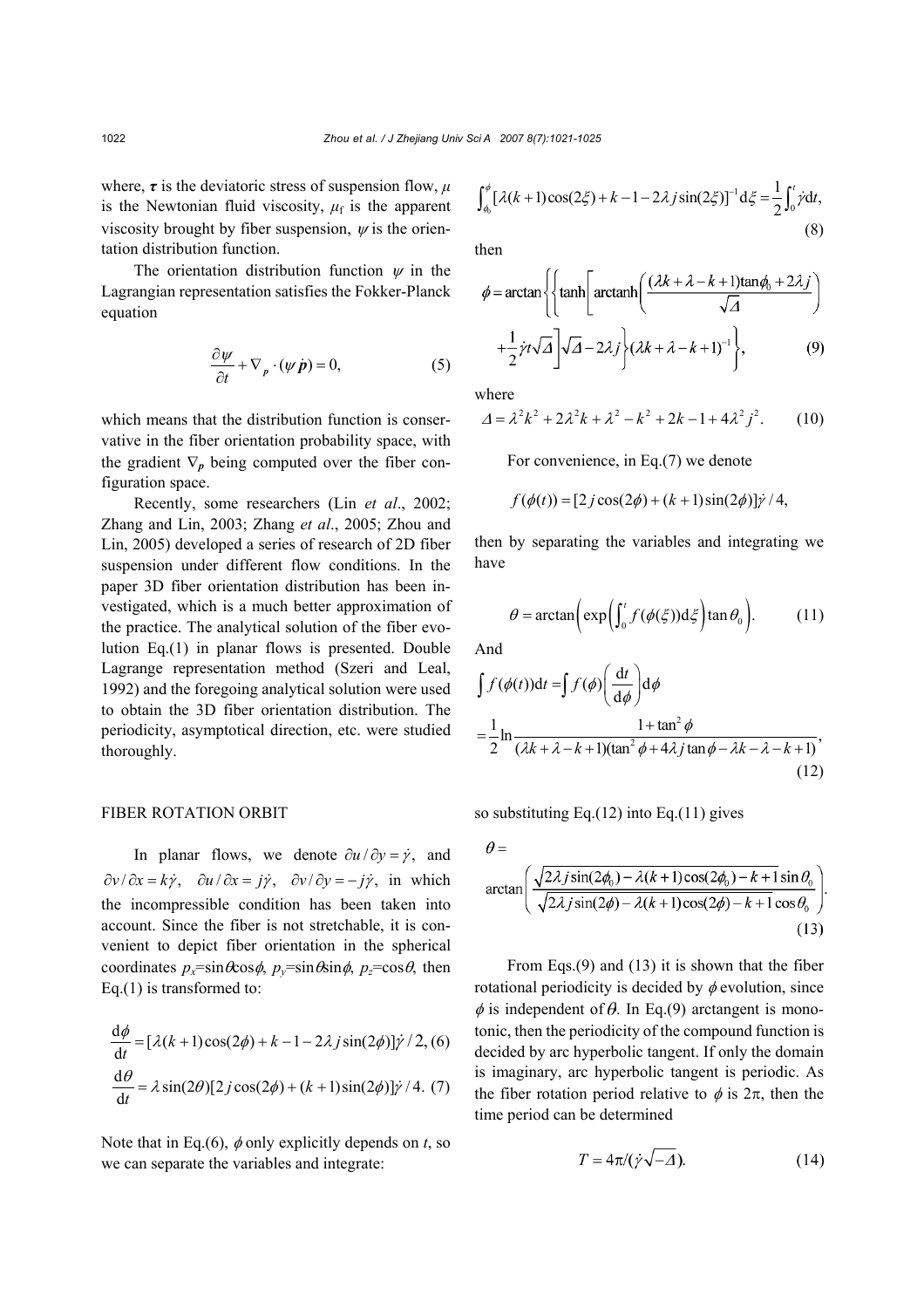If only ∆ is negative a periodical solution occurs, otherwise an asymptotical solution appears.

Let  $d\phi/dt=0$  in Eq.(6), then

$$
\phi_{\rm d} = \text{Re}\bigg(\arctan\frac{-2\lambda j \pm \Lambda}{\lambda(k+1)+1-k}\bigg),\tag{15}
$$

where  $\phi_d$  is the extremum direction or asymptotical direction respectively for periodical movement or for non-periodical movement.

Fig.1 represents the famous Jeffery orbits for different aspect ratios. A fiber will rotate periodically in simple shear flow, with the orbit being totally decided by the initial orientation, independent of the shear rate. All orbits gather in the flow direction, which means a high orientation distribution in the direction. Comparing Figs.1a and 1b, it is obvious that fibers increase their alignment with increasing aspect ratio. In fact, the aspect ratio effect is similar in all kinds of flows, except that the increasing of alignment is in the direction decided by Eq.(15) according to different flow conditions. Fig.2 shows the orbits in double shear flow. Figs.2a and 2b have the same shearing magnitude, but absolutely different results because of the difference of two shearing directions. Since in Fig.2a the discriminant, i.e., Eq.(15), is negative, the fiber will rotate periodically. Specially, when two shearing magnitudes are equal, the orbits become a group of circles. Fig.2a shows the asymptotical orbits; all fibers will finally orientate towards the only direction. Eq.(15) gives two directions, one is the stable asymptotical direction and the other unstable. Besides, the two directions are not perpendicular to one another, so the orbits are not mirror-symmetric any more. Similar results are for the shear-extension combined flows (Fig.3).



**Fig.1 Jeffery orbits of different orbit constants**  (a)  $\lambda = 99/101$ ; (b)  $\lambda = 999/1001$ 



Fig.2 Fiber orientation orbits in double shear flow (a)  $k=-0.5$ ; (b)  $k=0.5$ 



Fig.3 Fiber orientation orbits in shear and extension combined flow. (a)  $k=-0.5$ ,  $j=-0.5$ ; (b)  $k=0.5$ ,  $j=0.5$ ; (c)  $j=$ 10. The dash lines in (b) and (c) denote the approximation directions. Orbits in (c) is the approximation of almost-extension flow case

In the foregoing process, the simple extension flow case is omitted, since it cannot be integrated to the discussion. Separate treatment is trivial and will give not much extra information. It is natural and effective to approximate the simple extension flow using large extension over shearing ratio, *j*. A very good approximate result is shown in Fig.3c, which indicates that fibers will asymptotically align in the extensional direction.

### FIBER ORIENTATION DISTRIBUTION

In Lagrangian coordinates moving along with the flow, the conservation of fiber orientation distri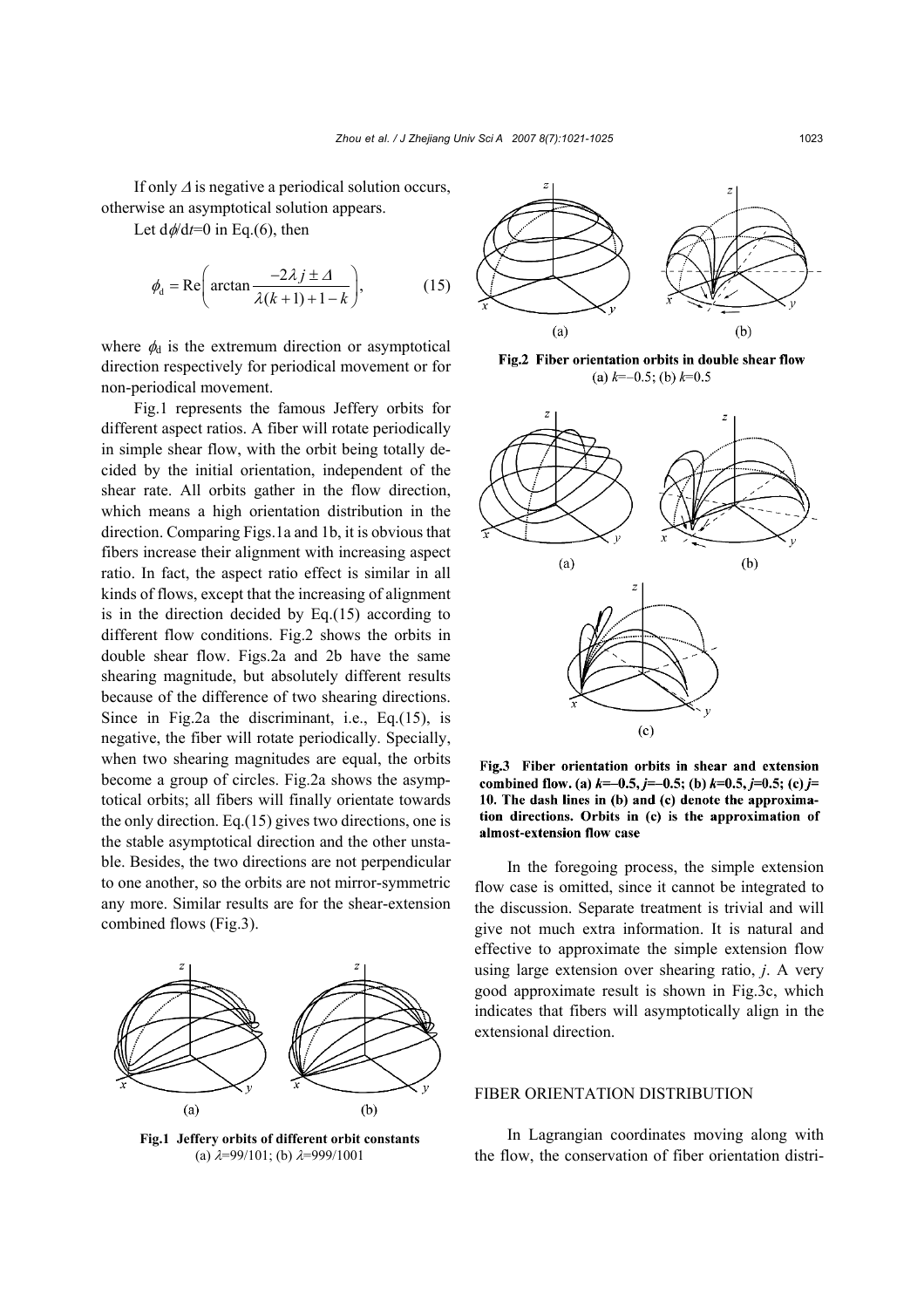bution is depicted by the Fokker-Planck Eq.(5). Szeri and Leal (1992) further adopted the Lagrangian representation for the distribution along the orbits and developed a so-called double Lagrangian representation method to solve the Fokker-Planck equation. The basic idea of the method is briefly introduced below.

First, the distribution function is confined to arbitrary one of the fiber orbits, i.e.

$$
\psi^*(t; \bm{p}_0) = \psi(t, \bm{p}) \big|_{\bm{p} = \hat{\bm{p}}(t; \bm{p}_0)}, \tag{16}
$$

where  $\hat{\boldsymbol{p}}(t; \boldsymbol{p}_0)$  is the solution of the associated fiber orientation evolution with initial condition  $p_0$ . It means a Lagrangian representation moving along with the selected orbit, in addition with the Lagrangian representation in the Fokker-Planck equation where the nomenclature double Lagrangian representation method (DLR) comes from. The time derivative of  $\psi^*$  can be computed from the definition Eq.(16) and from the  $\psi$  evolution Eq.(5):

$$
\frac{\partial}{\partial t} \psi^*(t; \mathbf{p}_0) = \left[ \frac{\partial \psi}{\partial t} + \nabla \psi \cdot \dot{\mathbf{p}} \right]_{\mathbf{p} = \hat{\mathbf{p}}(t; \mathbf{p}_0)} \n= [-\psi \nabla \cdot \dot{\mathbf{p}}]_{\mathbf{p} = \hat{\mathbf{p}}(t; \mathbf{p}_0)} = -\psi^*(t; \mathbf{p}_0) [\nabla \cdot \dot{\mathbf{p}}]_{\mathbf{p} = \hat{\mathbf{p}}(t; \mathbf{p}_0)}.
$$
\n(17)

With some variables transformation and calculation (for details please refer to the original), it gives

$$
\frac{\psi^*(t; \bm{p}_0)}{\psi^*(0; \bm{p}_0)} = \frac{1}{\det(\nabla_0 \hat{\bm{p}}(t; \bm{p}_0))}.
$$
 (18)

In unit spherical surface, the gradient operator is

$$
\nabla_0 = \boldsymbol{e}_{\phi} \frac{1}{\sin \theta_0} \frac{\partial}{\partial \phi_0} + \boldsymbol{e}_{\theta} \frac{\partial}{\partial \theta_0},
$$
(19)

so Eq.(18) is simplified as

$$
\frac{\psi^*(t;\phi_0,\theta_0)}{\psi^*(0;\phi_0,\theta_0)} = \frac{\sin\theta_0}{\sin\theta} \left(\frac{\partial\phi}{\partial\phi_0}\frac{\partial\theta}{\partial\theta_0} - \frac{\partial\theta}{\partial\phi_0}\frac{\partial\phi}{\partial\theta_0}\right)^{-1}.
$$
 (20)

Eq.(20) gives the orientation distribution evolution in a very simple way. The fiber orientation distribution is totally decided by the fiber rotation orbit and the initial orientation. Although Szeri and Leal (1992) presented the DLR as a novel method, yet there is universal theory to deal with first order partial differential equation (Courant and Hilbert, 1966). Using the characteristic method, a first order partial differential equation can be converted into a group of ordinary differential equations if only the characteristics exist. The DLR is a characteristic method in nature. After the fiber rotation orbit has been obtained in the above section, then after substituting the result into Eq.(20), the orientation distribution can be obtained explicitly.

An initial distribution is needed to compute the distribution evolution. We will take the mean initial distribution condition, which means that the fibers are initially isotropically oriented. Since the Double Lagrangian representation method is to evaluate the distribution along the fiber orbit, different distribution results separately corresponding to the orbits in Figs.1 $\sim$ 3 are given in Figs.4 $\sim$ 6. In simple shear flow, the orientation distribution peaks in the flow direction, and larger aspect ratio increases the aligning effect greatly (Figs.4a, 4b). The maximum value of distribution appears in the direction decided by Eq.(15). The distribution is much higher when the fiber is lying in the flow plane than out of the plane, which means most fibers are running in the flow plane.



**Fig.4 Orientation distribution along different Jeffery orbits. (a)** λ**=99/101; (b)** λ**=999/1001**